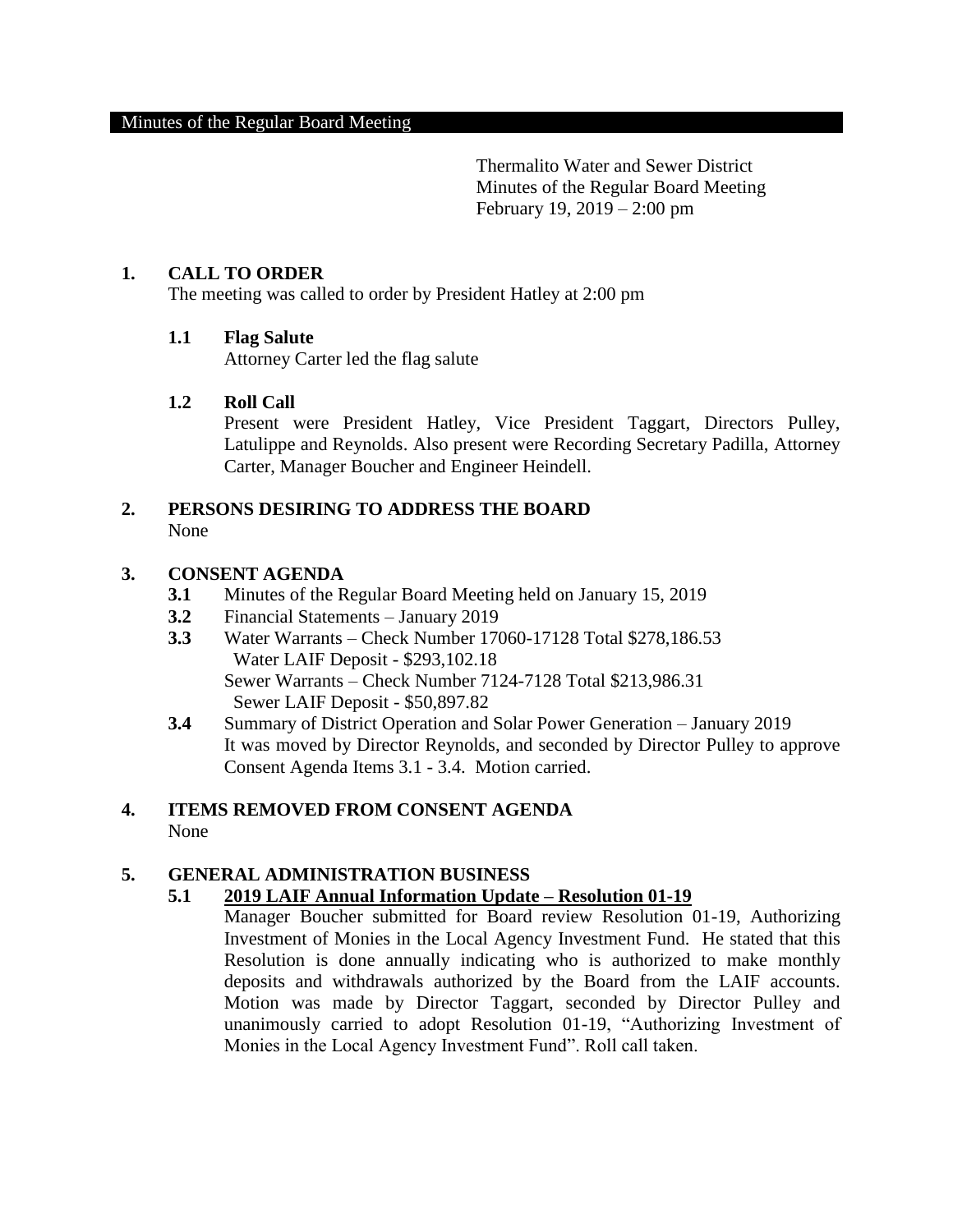### **6. WATER BUSINESS**

#### **6.1 Amendment to the Wyandotte Creek GSA Joint Power Agreement**

Engineer Heindell gave a brief written summary to the Board of where SIGMA started to where it is now including the creation of the Wyandotte Creek JPA. In regards to the Management Committee Meeting, it was found that the appointment of the Stakeholder Directors by the Wyandotte Creek GSA Board is not supported by the Joint Powers Act. The Wyandotte Creek GSA Manager recommended that the Wyandotte Creek JPA be amended to reflect that the Stakeholder Directors be appointed by the Butte County Board of Supervisors. He mentioned that since the two Stakeholder Directors would come from unincorporated areas in the basin, the GSA manager recommended that the Butte County Board of Supervisors appoint the Stakeholder Directors. He pointed out that included the amendment to the JPA which changes Article 7 to reflect that the Stakeholder Directors and Alternates are appointed by the Butte County Board of Supervisors. Motion made by Director Hatley; seconded by Director Taggart and unanimously approved to accept the proposed amendment to the Joint Exercise of Powers Agreement Establishing the Wyandotte Creek Groundwater Sustainability Agency.

### **6.2 Distribution of Funds**

Office Manager Padilla reported that upon approval of the FY 2018/19 Water Budget, disbursement of funds needed to be discussed regarding payments for the Clearwell 1MG Tank in the amount not to exceed \$770,000. She reported that currently, payments for the new tank are being withdrawn from the water warrant accounts. She mentioned that should the water warrant account draw down to where payments exceed the amount in that account, she requested that funds be pulled from the LAIF Reserve Account first and then if needed from the LAIF Source Development Account. Motion made by Director Hatley; seconded by Director Pulley and unanimously approved to direct Staff to make payments from the Water Warrant account first followed by the LAIF Reserves Fund and if needed, from the LAIF Source Development Funds for the Clearwell 1MG Tank.

# **7. ATTORNEY REPORT**

None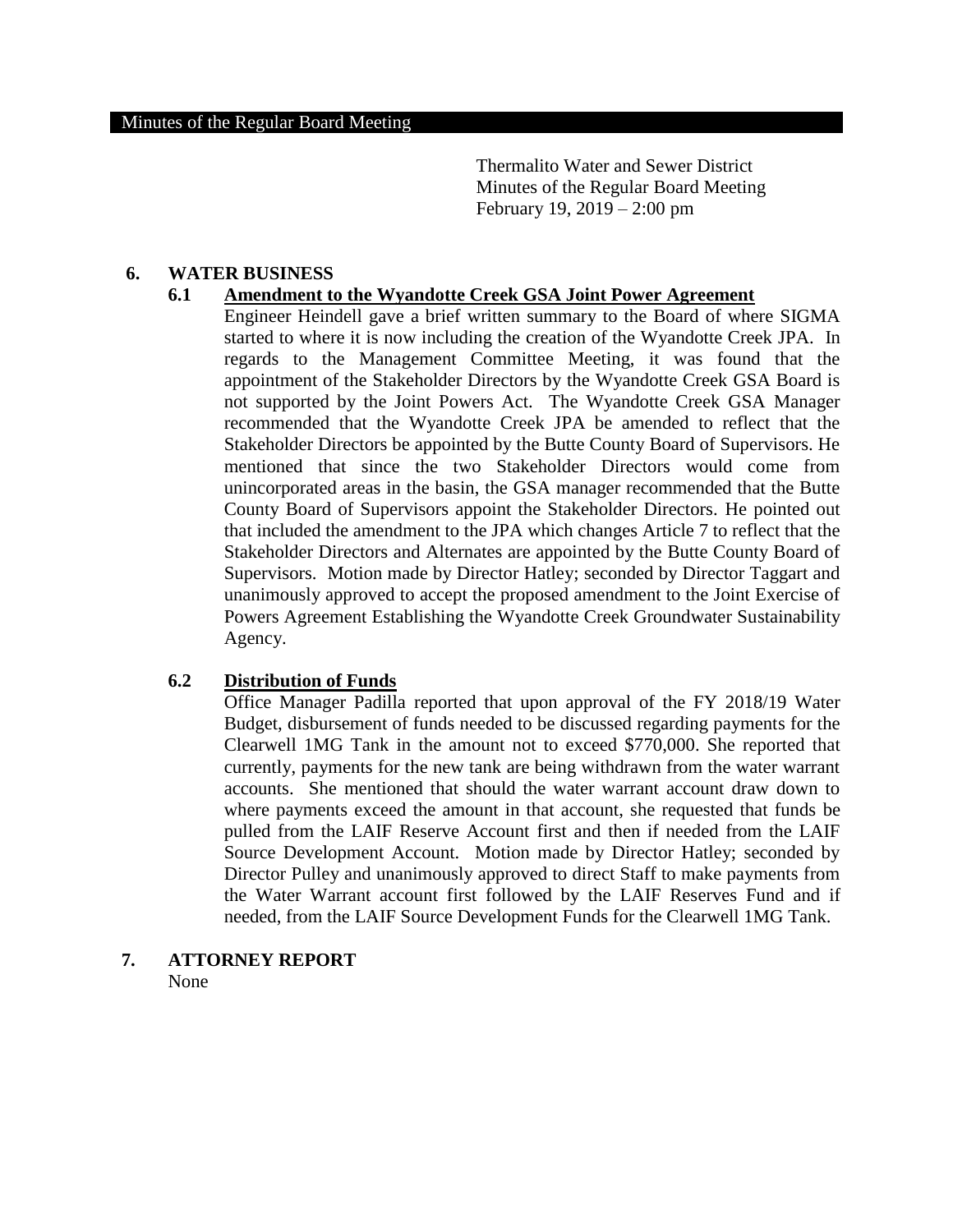#### **8. SEWER BUSINESS**

# **8.1 SC-OR Report**

Commissioner Taggart reviewed over the draft minutes of the January 23, 2019 Regular Meeting of the Sewerage Commission – Oroville Region.

 *Sewer Plant Upgrade, Price Increase and Funding Options:* Director Taggart reported that for the Sewer Plant Upgrade, there are three options that have been proposed regarding price increases to the SC-OR Monthly EDU Charge. Option 1 is to have the construction start in August 2021 and be completed by July 2023. This would start with a \$4.00 increase in FY 19/20 with various price increases each year up to FY 27/28. Option 2 would delay the construction by two years starting in August 2023 and be completed by July 2025. Option 3 would construct the influent pump station now and delay construction by two years. Both Options 2 and 3 have the same price increase but it is more of a steady increase over the years. Consensus of the Board is to propose starting the construction now but to use the rate scale from Option 2.

### **9. MANAGER'S REPORT**

*FEMA Update*: Manager Boucher mentioned that TWSD, City of Oroville, SFWP & LOAPUD met to discuss the FEMA housing and the possibility of lowering the connection fees. He mentioned that there are two kinds of FEMA Housing. The first kind of FEMA housing are the developed lots for the future which would be the subdivisions that already have utilities installed and owners wanting the connection fees paid. The second kind of FEMA housing would be like the courtyard across the street from Harrison Stadium which FEMA wants to turn into housing for some of their workers. That would need a temporary connection and would not be developed. The group spoke about lowering connection fees to stimulate growth but decided to wait to see how the camp fire situation works out and to revisit it at another time perhaps in a year or 18 month from now. He mentioned that currently, people are coming in and paying for connection and building on lots that they have purchased.

He reported that there are some undeveloped/unfinished subdivisions that FEMA has been looking at such as the Mono Project. He mentioned that part of the infrastructure is in and part of it isn't and we are looking at having to complete that as well. He stated that as a group, everyone was in agreement on how FEMA will be dealt with and currently TWSD is asking for connection fees to be paid for the projects that are going to be put out here.